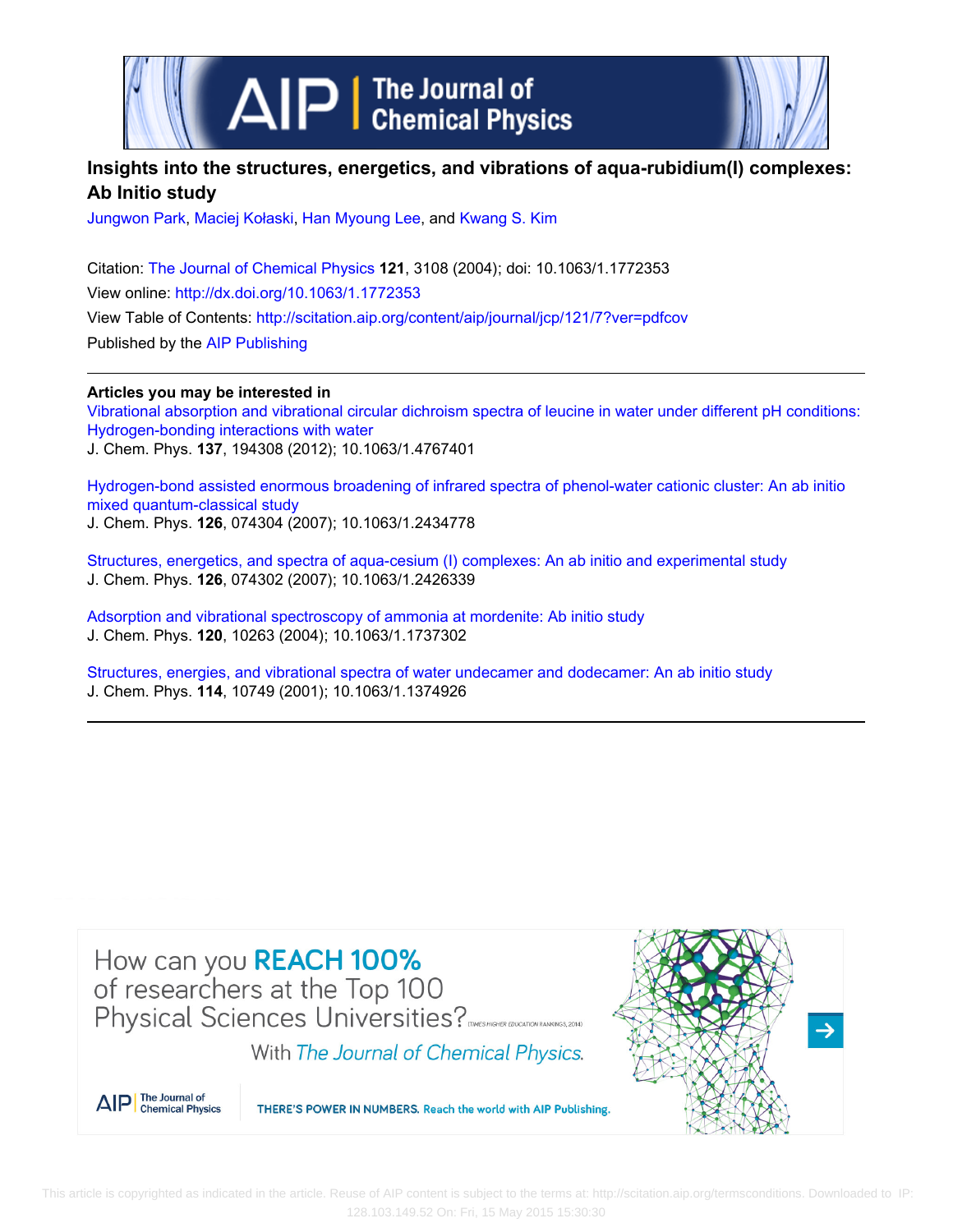# **Insights into the structures, energetics, and vibrations of aqua-rubidium(I) complexes: Ab Initio study**

Jungwon Park, Maciej Kołaski,<sup>a)</sup> Han Myoung Lee, and Kwang S. Kim<sup>b)</sup> *National Creative Research Initiative Center for Superfunctional Materials and Department of Chemistry, Division of Molecular and Life Sciences, Pohang University of Science and Technology, San 31, Hyojadong, Namgu, Pohang, 790-784, Korea*

(Received 10 May 2004; accepted 20 May 2004)

We have carried out *ab initio* and density functional theory calculations of hydrated rubidium cations. The calculations involve a detailed evaluation of the structures, thermodynamic properties, and IR spectra of several plausible conformers of  $Rb^+(H_2O)_{n=1-8}$  clusters. An extensive search was made to find out the most stable conformers. Since the water-water interactions are important in hydrated  $Rb<sup>+</sup>$  complexes, we investigated the vibrational frequency shifts of the OH stretching modes depending on the number of water molecules and the presence/absence of outer-shell water molecules. The predicted harmonic and anharmonic vibrational frequencies of the aqua-Rb<sup>+</sup> clusters reflect the H-bonding signature, and would be used in experimental identification of the hydrated structures of Rb<sup>+</sup> cation. © 2004 American Institute of Physics.  $[DOI: 10.1063/1.1772353]$ 

#### **I. INTRODUCTION**

An ultimate understanding of the nature of ions in solutions is one of the most challenging aspects of contemporary solution chemistry and biochemistry.<sup>1</sup> This understanding is very useful in designing novel ionophores/receptors.2 In this connection, a large number of theoretical and experimental studies have been carried out to study the solvation phenomenon of ions in the condensed and gas phases. $3-14$  It is well known that while the anion hydration tends to favor surface states,  $15-17$  the cation hydration prefers internal states.  $18-24$ The behavior of gase-phase aqueous clusters can provide insights into the formation of hydrogen bonds and chemical reactions in aqueous solvents. Recently, many vibrational predissociation studies of the hydrated ion complexes have been reported. Such spectra contain the fingerprints of many different conformers which exist in the cluster beam; therefore the quantum chemical calculations are very helpful to interpret vibrational predissociation spectra. On the contrary, the vibrational predissociation spectrum facilitates to find out the missing conformers in the theoretical investigations.

In this paper, we report the structures, energetics, and spectra of  $Rb^+(H_2O)_{n=1-8}$ , with special attention being focused on their trend as the cluster size increases. It should be mentioned that several competing and cooperative interactions contribute to the properties of solvated cations. In these cation-water clusters, the structures would result from a competition between hydrogen bonding and ionic interactions. To distinguish different conformers, we represent each cluster as " $n_1 + n_2(S)$ " where the ion has  $n_1$  and  $n_2$  water molecules in the primary and secondary hydration shells, respectively, with the structural symmetry *S* in parentheses. If  $n_2$  is considered between the primary and secondary hydration shells, it is denoted as  $n_2h$ , where "*h*" indicates "half." It is clear that the increase of the cluster size beyond  $n=6$  would result in multiminima problems associated with the increasing number of isoenergetic or quasiisoenergetic local minima on the potential energy surface.

#### **II. CALCULATION METHODS**

Throughout the present work, oxygen and hydrogen atoms were treated with correlation consistent all-electron basis sets, aug- $cc$ - $p$ VDZ and aug- $cc$ - $p$ VTZ (which will be abbreviated as *a*VDZ and *aVTZ*, respectively). Since the *a*VDZ/*a*VTZ basis set is not available for Rb, a Stuttgart RSC 1997 basis set was used. The Stuttgart RSC 1997 basis set employs relativistic core potentials (ECP) and an extended valence basis set. We carried out geometry optimizations using the density functional theory employing Becke's three parameters with Lee-Yang-Parr functionals (B3LYP) and Møller-Plesset second order perturbation theory (MP2) approach. For a few small clusters, coupled cluster calculations with single, double, and perturbative triples correction [CCSD(T)] were also carried out. All calculations were performed with the GAUSSIAN 03 suite of programs.<sup>25</sup> The harmonic and anharmonic vibrational frequencies, zero point energies (ZPEs), and thermodynamic quantities were evaluated on the optimized geometries at both B3LYP and MP2 levels. While all clusters  $n=1-8$  were calculated with the *a*VDZ basis set, *a*VTZ basis set was employed for the selected low-lying energy clusters up to  $n=4$ . Rubidium possesses substantial polarizability, and the Stuttgart ECP basis set is unable to reproduce it correctly; therefore we added one diffuse *d* function with exponent 0.24. In the present work, we report binding energies without basis set superposition error  $(BSSE)$  correction.<sup>26</sup> It is well known that binding energies without BSSE correction are usually overesti-

a)Permanent address: Department of Theoretical Chemistry, Institute of Chemistry, University of Silesia, Szkolna 9, 40-006 Katowice, Poland.

<sup>&</sup>lt;sup>b)</sup>Electronic mail: kim@postech.ac.kr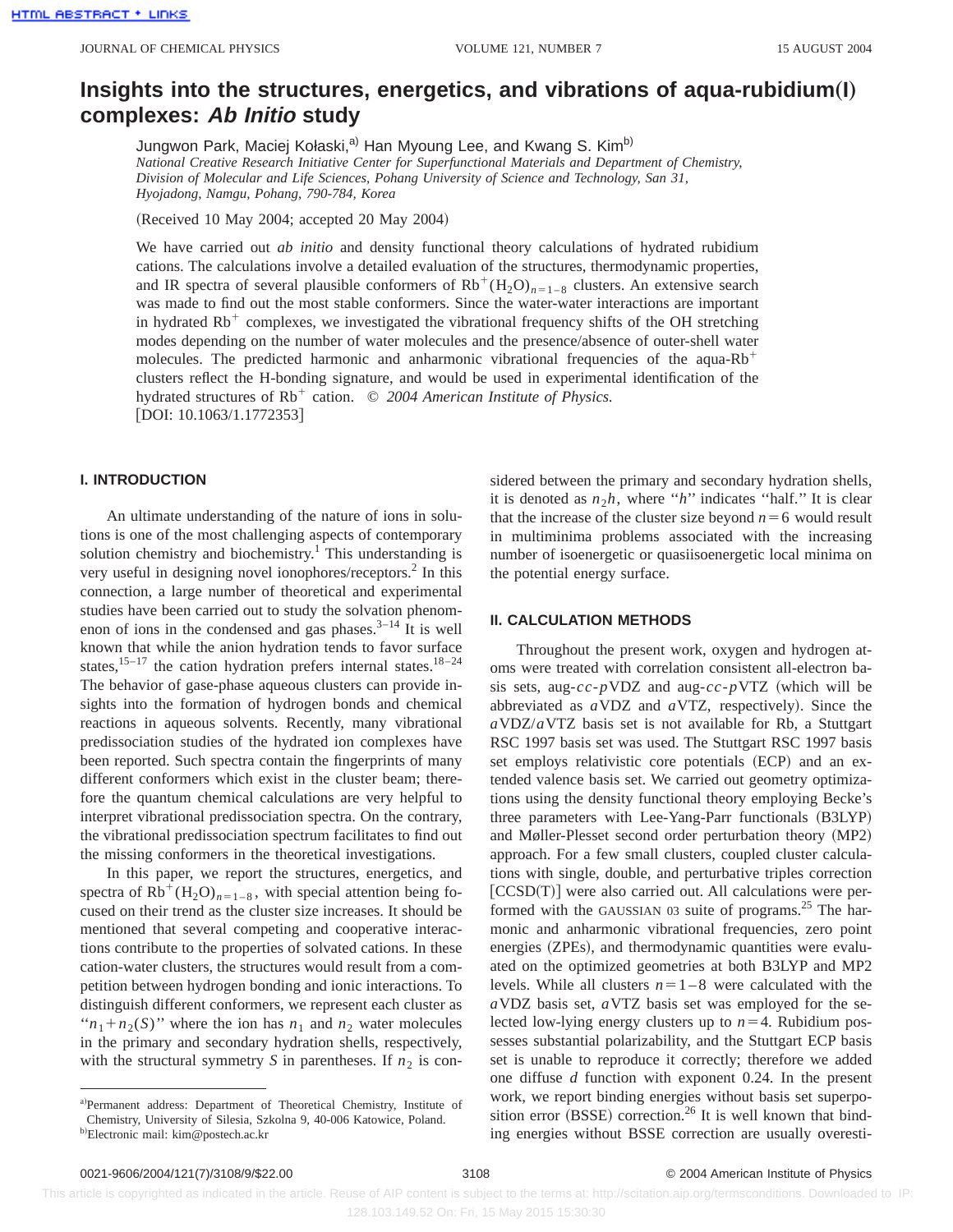

FIG. 1. MP2/*a*VDZ optimized structures of  $Rb^+(H_2O)_{1-8}$  clusters.

mated, whereas BSSE corrected binding energies tend to be underestimated. $24,27$  While there are many discussions about the substantial role of BSSE when calculating the absolute value of binding energy, the effect on relative stability of clusters is not so critical because of its consistency. Del Bene,<sup>28</sup> and Katz *et al.*,<sup>29</sup> and Markham *et al.*<sup>29</sup> have also reported BSSE uncorrected values. In this work, the BSSE correction underestimates the binding energies, because the *a*VDZ basis set is still not close to the complete basis set. Even the BSSE-uncorrected binding energies for the *a*VDZ basis set are slightly underestimated.

Entropy depends mainly on the intermonomeric vibrational modes which were transformed from the rotational and translational motions of monomers upon complexation. Although free energy change at 298 K and 1 atm  $(\Delta G_r)$  is sensitive to the anharmonicity of low frequencies, the contributions from the first- and second-order anharmonicities in Morse-type potentials tend to cancel partially. Thus, entropies based on harmonic approximation tend to be in good agreement with experimental values. However, when frequencies are very low, there could be significant deviations. In particular, the overestimated entropy corresponding to the very low frequencies (in particular  $\leq 10 \text{ cm}^{-1}$  at 298 K and 1 atm) can cause serious errors in free energy. The entropy corresponding to the imaginary frequencies can also make errors in free energy. Thus, in our investigations, we replaced these erroneous vibrational entropies by the smallest value of the rotational entropy of a water monomer. On the other hand, the enthalpy change at 298 K and 1 atm  $(\Delta H_r)$  is not sensitive to the anharmonicity of low frequencies, and so the harmonic approximation gives very reasonable values near to the true values.

#### **III. RESULTS AND DISCUSSIONS**

The MP2/*a*VDZ optimized structures of the various  $Rb^+(H_2O)_{n=1-8}$  complexes are shown in Fig. 1. Table I contains the MP2/*a*VDZ[B3LYP/*aVDZ*] interaction energies (ZPE-uncorrected  $\Delta E_e$  and ZPE-corrected  $\Delta E_0$ ) for the hydrated  $Rb<sup>+</sup>$  clusters at 0 K and the free binding energies  $(\Delta G_r)$  and enthalpies  $(\Delta H_r)$  at 298 K and 1 atm. Some geometric parameters of the selected  $Rb^{+}(H<sub>2</sub>O)<sub>n=1–8</sub>$  clusters are listed in Table II. Table III shows the successive and total interaction energies of the low-lying energy conformers. In Table IV, binding enthalpies and free energies for the selected low-lying energy conformers are reported. We present the MP2/*a*VDZ[MP2/*aVTZ*] predicted -OH stretching vibrational spectra for  $Rb^+(H_2O)_{n=1-8}$  clusters in Fig. 2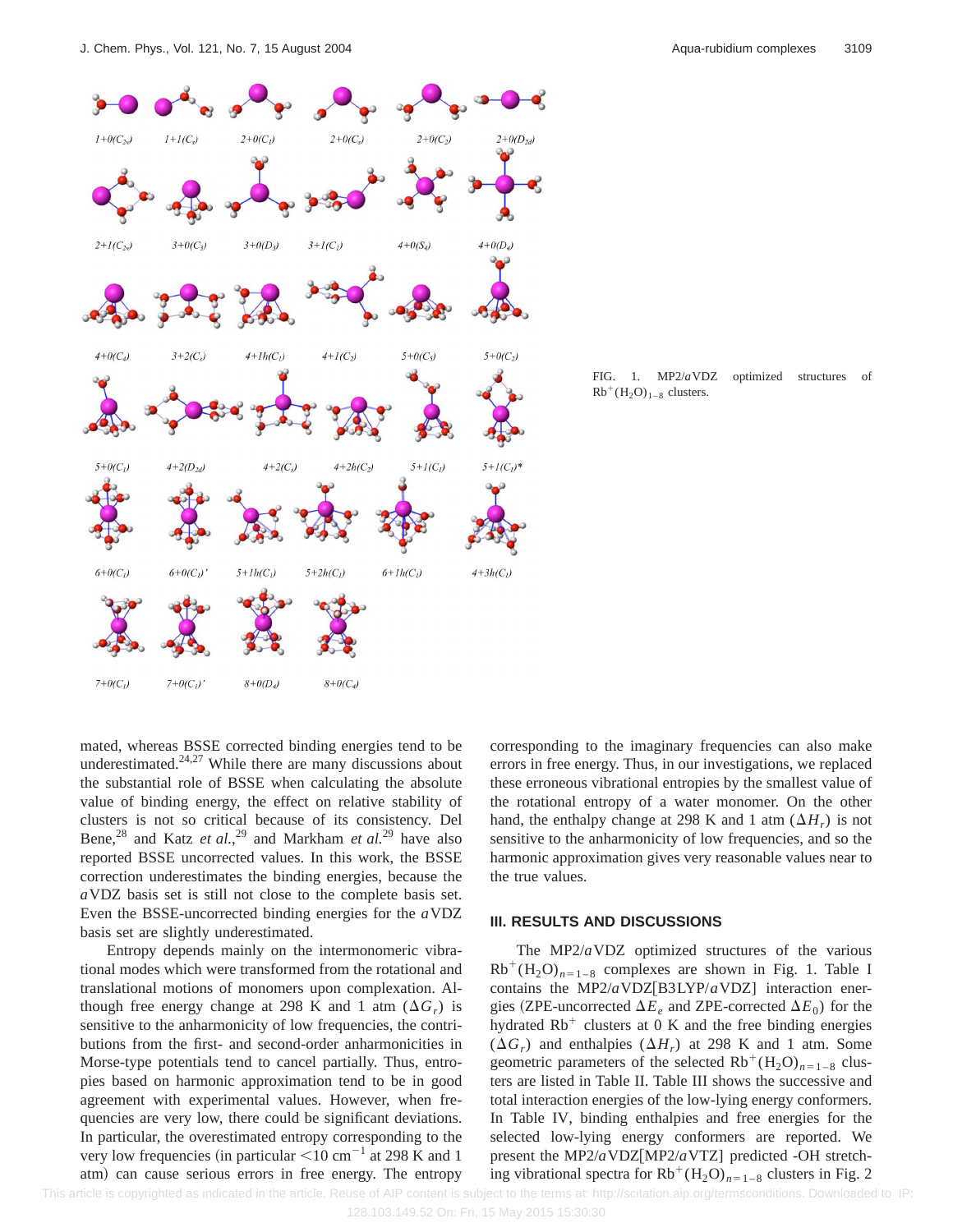| TABLE I. MP2/aVDZ(B3LYP/aVDZ) interaction energies and thermodynamic quantities at 298 K and 1 atm. <sup>a</sup> |  |  |  |  |
|------------------------------------------------------------------------------------------------------------------|--|--|--|--|
|------------------------------------------------------------------------------------------------------------------|--|--|--|--|

| N              | Structure     | #HB                         | $\#$ if <sup>b</sup> | $-\Delta E_e$ | $-\Delta E_0$ | $-\Delta H_r$ | $-\Delta G_r$ |
|----------------|---------------|-----------------------------|----------------------|---------------|---------------|---------------|---------------|
| $\mathbf{1}$   | $1+0(C_{2n})$ | $\boldsymbol{0}$            | 0(0)                 | 15.8(14.7)    | 14.6(13.5)    | 15.2(14.2)    | 9.3(8.3)      |
| $\overline{2}$ | $1+1(C_s)$    | 1                           | 0(0)                 | 28.6(27.0)    | 25.1(23.6)    | 26.4(24.8)    | 13.1(11.5)    |
|                | $2+0(C_1)$    | $\boldsymbol{0}$            | 0(1)                 | 29.9(27.8)    | 27.5(25.4)    | 28.0(26.4)    | 17.8(15.5)    |
|                | $2+0(C_s)$    | $\boldsymbol{0}$            | 0(1)                 | 29.9(27.8)    | 27.5(25.4)    | 28.0(26.4)    | 17.4(15.0)    |
|                | $2+0(C_2)$    | $\boldsymbol{0}$            | 1(0)                 | 29.9(27.8)    | 27.5(25.3)    | 28.6(25.8)    | 17.2(15.3)    |
|                | $2+0(D_{2d})$ | $\boldsymbol{0}$            | 2(3)                 | 29.6(27.7)    | 27.3(25.4)    | 28.9(27.5)    | 14.9(12.9)    |
| 3              | $2+1(C_{2v})$ | $\sqrt{2}$                  | 0(0)                 | 45.6(41.8)    | 39.6(36.0)    | 41.5(37.8)    | 18.0(14.5)    |
|                | $3+0(D_3)$    | $\boldsymbol{0}$            | 1(1)                 | 42.6(39.4)    | 39.1(35.9)    | 39.9(36.7)    | 21.7(19.0)    |
|                | $3+0(C_3)$    | $\ensuremath{\mathfrak{Z}}$ | 0(0)                 | 45.1(39.5)    | 39.1(33.6)    | 41.1(35.5)    | 17.0(11.8)    |
| $\overline{4}$ | $3+1(C_1)$    | $\sqrt{2}$                  | 0(0)                 | 57.4(52.7)    | 50.5(45.8)    | 52.0(47.3)    | 24.7(18.9)    |
|                | $4+0(C_4)$    | $\overline{4}$              | 0(0)                 | 60.1(53.1)    | 51.3(44.4)    | 54.3(47.3)    | 19.9(13.1)    |
|                | $4 + O(S_4)$  | $\overline{0}$              | 3(0)                 | 53.8(49.7)    | 49.3(45.0)    | 51.0(45.0)    | 25.0(22.0)    |
|                | $4+0(D_4)$    | $\overline{0}$              | 2(1)                 | 53.3(48.9)    | 48.7(44.2)    | 49.8(44.8)    | 27.0(19.6)    |
| 5              | $3+2(C_s)$    | 2, 2                        | 0(0)                 | 70.8(64.2)    | 60.8(54.5)    | 63.3(56.9)    | 23.5(17.6)    |
|                | $4 + 1h(C_1)$ | 4, 1                        | 0(0)                 | 73.8(65.7)    | 62.8(54.6)    | 66.3(58.1)    | 23.5(15.5)    |
|                | $4+1(C_2)$    | $\mathfrak{2}$              | 0(0)                 | 68.0(62.3)    | 60.2(54.5)    | 61.3(55.6)    | 28.6(21.6)    |
|                | $5 + 0(C_2)$  | $\overline{4}$              | 0(0)                 | 71.9(64.2)    | 62.0(54.3)    | 64.6(57.0)    | 27.0(17.7)    |
|                | $5+0(C_1)$    | $\overline{4}$              | 0(1)                 | 71.9(57.9)    | 62.0(52.2)    | 64.6(52.5)    | 27.0(21.5)    |
|                | $5+0(C_5)$    | 5                           | 0(0)                 | 71.5(63.7)    | 60.9(53.1)    | 64.2(56.4)    | 21.4(14.4)    |
| 6              | $4 + 2h(C_2)$ | 4, 2                        | 0(0)                 | 87.2(82.8)    | 73.8(64.2)    | 77.8(68.3)    | 25.6(16.3)    |
|                | $4+2(D_{2d})$ | 2, 2                        | 1(0)                 | 81.9(74.6)    | 70.7(63.6)    | 73.7(65.9)    | 26.2(19.2)    |
|                | $4 + 2(C_s)$  | 2, 2                        | 1(1)                 | 80.7(73.1)    | 69.9(62.6)    | 72.5(65.1)    | 27.3(20.5)    |
|                | $5 + 1h(C_1)$ | 4, 1                        | 0(0)                 | 85.1(73.5)    | 72.9(62.4)    | 76.1(64.9)    | 28.4(20.6)    |
|                | $5+1(C_1)$    | 4, 1                        | 0(0)                 | 82.8(74.6)    | 70.7(62.7)    | 73.9(65.8)    | 28.2(19.7)    |
|                | $5+1(C_1)^*$  | 3, 2                        | 0(0)                 | 82.4(73.4)    | 70.6(61.8)    | 73.5(64.6)    | 27.7(18.5)    |
|                | $6+0(C_1)$    | 3, 3                        | 0(0)                 | 82.8(72.2)    | 70.6(59.9)    | 73.8(63.1)    | 26.5(15.9)    |
|                | $6+0(C_1)'$   | 3, 3                        | 0(1)                 | 82.8(72.2)    | 70.6(60.0)    | 73.8(63.8)    | 26.5(14.5)    |
| 7              | $4 + 3h(C_1)$ | 6                           | 0(1)                 | 94.6(86.0)    | 80.0(71.5)    | 83.8(76.0)    | 29.0(18.5)    |
|                | $5 + 2h(C_1)$ | 4, 2                        | 0(0)                 | 97.5(86.9)    | 83.0(72.6)    | 86.8(76.3)    | 29.9(19.4)    |
|                | $6 + 1h(C_1)$ | 6                           | 1(2)                 | 97.9(85.8)    | 82.8(71.7)    | 87.5(76.5)    | 27.6(19.0)    |
|                | $7+0(C_1)$    | 4, 3                        | 0(1)                 | 96.9(85.0)    | 81.9(70.1)    | 86.1(74.8)    | 28.3(15.6)    |
|                | $7+0(C_1)'$   | 4, 3                        | 0(0)                 | 96.9(86.0)    | 81.9(70.0)    | 86.1(74.2)    | 28.4(15.6)    |
| 8              | $8 + 0(C_4)$  | 4, 4                        | 0(0)                 | 110.7(97.5)   | 93.2(80.3)    | 98.2(85.2)    | 29.1(17.1)    |
|                | $8 + 0(D_4)$  | 4, 4                        | 0(0)                 | 110.7(97.5)   | 93.2(80.3)    | 98.2(85.1)    | 28.2(16.9)    |

a Energies are in kcal/mol. #HB describes the number of hydrogen bonds for each structure. Δ $G<sub>r</sub>$  are corrected by rotational entropy  $(0.879 \text{ kcal/mol})$  for the imaginary frequencies, and  $\Delta G_r$  for the chiral structures are further corrected by  $-RT \ln 2$ , where *R* is the gas constant. The uncertain values are given in italics. The free energies for clusters having a large number of low frequencies would be underestimated, and so not reliable for  $n > 5$ .

<sup>b</sup>#if denotes the number of imaginary frequencies.

and the details are reported in Table V. The harmonic, scaled harmonic and anharmonic vibrational frequencies for the -OH stretching modes are shown in Table VI.

The MP2/*a*VTZ hydrogen bond lengths are slightly shorter in comparison to MP2/*a* VDZ (by  $\sim$ 0.2 Å), as shown in Table II. Consequently, the binding energy at the MP2/*a*VDZ level is smaller than that of MP2/*a*VTZ. However, both MP2/*a*VDZ and MP2/*a*VTZ thermodynamic quantities are consistent, in good agreement with the experimental values (Tables III and IV). However, the B3LYP/ *a*VDZ results are not consistent with the MP2/*a*VDZ and MP2/*a*VTZ values in that the former favors smaller coordination numbers than the latter cases. This should be correlated with the fact that the predicted B3LYP binding energies are underestimated compared with the experimental values. Since MP2/*a*VDZ results are considered to be reliable and are available for all the structures  $(n=1-8)$  investigated here, we discuss the results obtained at the MP2/*a*VDZ level, unless otherwise specified. Formerly, Feller and  $co$ -workers<sup>24,30</sup> investigated the cluster stability of alkalimetal ions in term of the binding enthalpy. However, the lowest binding enthalpy cluster is not always consistent with the lowest binding free energy cluster. Thus, we will consider the stability of  $Rb^+$ -water clusters in several aspects like binding energies, zero-point energies, and free energies.

### **A. Structures and thermodynamic quantities**

#### **1. Low-lying energy structures of**  $Rb^{+}(H_{2}O)_{n=1-4}$

The most stable structure of  $Rb^+(H_2O)$  has  $C_{2v}$  symmetry as in the case of other alkali metal ion-water complexes. The MP2/*a*VDZ[MP2/*aVTZ]* optimized interatomic distance  $r(Rb^+\cdots O)$  is 2.795 Å [2.772 Å]. Feller and  $\text{co-workers}^{24,27}$  have already done similar calculations for  $Rb^+(H_2O)$  with core valence and extra diffuse basis functions. The purpose of this study is to extend previous research into more detailed structural and energetical analysis of the hydrated rubidium cation complexes comprising up to eight water molecules.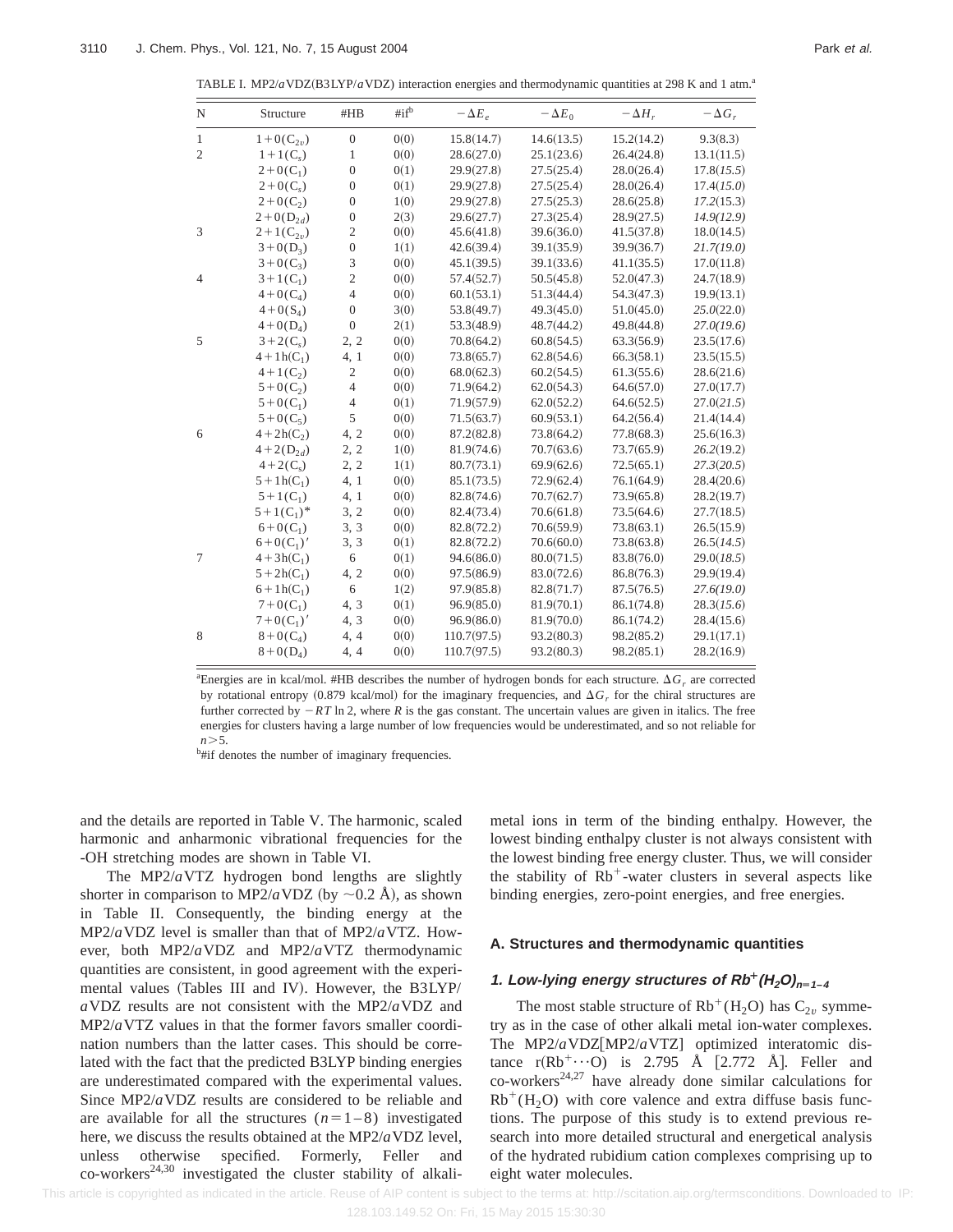TABLE II. MP2/*a* VDZ[MP2/*a* VTZ] geometric parameters of  $Rb^{+}(H_{2}O)_{n=1-8}$  clusters.<sup>a</sup>

| $\mathbf N$    | Structure      | $r(Rb^+\cdots O)$             | $r(\mathrm{O}\cdots H_{h})$ | $\langle (ORbO)m \rangle$ |
|----------------|----------------|-------------------------------|-----------------------------|---------------------------|
| $\mathbf{1}$   | $1+0(C_{2n})$  | 2.795 [2.772]                 |                             |                           |
| $\overline{2}$ | $1+1(C_s)$     | 2.721 4.586 [2.701 4.586]     | 1.775 [1.766]               |                           |
|                | $2+0(C_1)$     | 2.813-2.822 [2.784-2.790]     |                             | 104.4 [104.4]             |
|                | $2+0(C_s)$     | 2.814-2.821 [2.785-2.791]     |                             | 105.8 [105.8]             |
| 3              | $2+1(C_{2v})$  | 2.776 4.554 [2.750 4.523]     | 1.926 [1.922]               | 74.0 [74.4]               |
|                | $3+0(C_3)$     | 2.899 [2.857]                 | 2.140 [2.124]               | 58.2[58.9]                |
|                | $3+0(D_3)$     | 2.849 [2.812]                 |                             | 120.0[120.0]              |
| $\overline{4}$ | $3+1(C_1)$     | $2.804 - 2.860$ [2.770-2.813] | 1.937 [1.933]               | 73.5 73.9                 |
|                |                | 4.593 [4.555]                 |                             |                           |
|                | $4+0(C_4)$     | 2.964 [2.911]                 | 1.907 [1.903]               | 55.3 [56.2]               |
| 5              | $3+2(C_s)$     | 2.773-2.822 4.642             | 1.937, 1.993                | 72.3                      |
|                | $4 + 1 h(C_1)$ | 2.785-3.017 3.921             | $1.840 - 1.943$             | 44.6                      |
|                | $4+1(C_2)$     | 2.834-2.882 4.626             | 1.943                       | 73.1                      |
|                | $5+0(C_2)$     | $2.870 - 3.006$               | $1.873 - 1.876$             | 54.3                      |
|                | $5+0(C_1)$     | $2.868 - 3.013$               | $1.871 - 1.877$             | 54.2                      |
|                | $5+0(C_5)$     | 3.017                         | 1.850                       | 54.0                      |
| 6              | $4 + 2h(C_2)$  | 2.810-3.052 3.971             | 1.842 1.928                 | 43.7                      |
|                | $4+2(D_{2d})$  | 2.849 4.641                   | 1.951                       | 73.0                      |
|                | $4+2(C_s)$     | $2.811 - 2.907$ 4.686         | 1.947 2.000                 | 71.6                      |
|                | $5+1(C_1)$     | 2.800-3.029 4.734             | 1.812 1.860-1.863           | 53.8                      |
|                | $5+1(C_1)^*$   | 2.837-3.017 4.636             | 1.946 2.016 - 2.025         | 54.9                      |
|                | $5 + 1h(C_1)$  | 2.810-3.067 3.947             | $1.829 - 1.938$             | 44.2                      |
|                | $6+0(C_1)$     | $2.989 - 2.990$               | $2.038 - 2.040$             | 55.5                      |
|                | $6+0(C_1)'$    | $2.990 - 2.991$               | $2.037 - 2.040$             | 55.5                      |
| 7              | $4 + 3h(C_1)$  | 2.874-2.942 3.907-3.924       | $1.713 - 1.836$             | 43.0                      |
|                | $5 + 2h(C_1)$  | 2.836-3.110 4.006             | 1.822-1.843 1.920           | 43.0                      |
|                | $6+1h(C_1)$    | 2.885-3.099 4.087             | $1.826 - 1.958$             | 42.5                      |
|                | $7+0(C_1)$     | $2.997 - 3.052$               | $1.847 - 2.028$             | 53.2                      |
| 8              | $8 + 0(C_4)$   | 3.059                         | 1.842 1.843                 | 53.0                      |
|                | $8 + 0(D_4)$   | 3.059                         | 1.843                       | 53.0                      |

<sup>a</sup>Distances are in angstrom; angles are in degree. " $\langle (ORbO)_{m} \rangle$ " means the minimum value among the ORbO angles.

In the case of  $Rb^+(H_2O)_2$ ,  $2+0(C_1)$ , and  $2+0(C_s)$ conformers are more stable than  $1+1(C<sub>s</sub>)$ . Conformers, 2  $+0(C_1)$ ,  $2+0(C_s)$ ,  $2+0(C_2)$ , and  $2+0(D_{2d})$  are practically isoenergetic with respect to  $\Delta E_0$ , because the potential energy surface at this region is almost flat. Although the linear  $2+0(D_{2d})$  conformer was the most stable structure in the case of  $K^+(H_2O)_2$ , in the case of  $Rb^+(H_2O)_2$  it is a saddle point structure. At room temperature, conformers 2  $+0(C_1)$ ,  $2+0(C_s)$ , and  $2+0(C_2)$  are all practically isoenergetic in terms of  $\Delta G_r$ , and so these structures are interconvertible. This indicates that the water molecules would be easily rotated at room temperature; then the free energy contributions from the two lowest frequencies  $(16 \text{ and } 18 \text{ cm}^{-1})$ would be replaced by the free energy contributions by the rotational modes of a water molecule. In this way, the MP2/*a* VTZ calculations give the realistic values for  $\Delta H_r$ and  $\Delta G_r$ , close to the experimental values.

In the case of  $n=3$ ,  $2+1(C_{2v})$  is the most stable structure in  $\Delta E_e$ , while in  $\Delta E_0$  2+1(C<sub>2*v*</sub>), 3+0(D<sub>3</sub>), and 3  $+0(C_3)$  conformers are almost isoenergetic. The  $3+0(D_3)$ cluster is the most stable in terms of free energy.

In the case of  $n=4$ ,  $4+0(C_4)$  is the most stable conformer in terms of  $\Delta E_0$ . On the other hand, conformer 4  $+0(D_4)$  has the lowest free energy.  $3+1(C_1)$  is 0.8–0.9 kcal/mol higher in  $\Delta E_0$  than  $4+0(C_4)$ .

TABLE III. MP2 and CCSD(T) successive and total interaction energies of the lowest energy conformers at 0 K for  $n=1-8$ .<sup>a</sup>

| n              | Structure                  | $-\Delta E_{e}$ | $-\Delta E_0$ | $-\Delta E_0^s$ |  |  |
|----------------|----------------------------|-----------------|---------------|-----------------|--|--|
|                | MP2/aVDZ[MP2/aVTZ]         |                 |               |                 |  |  |
| 1              | $1+0(C_{2v})$              | 15.8 [16.8]     | $14.6$ [15.5] | 14.6[15.5]      |  |  |
| $\overline{c}$ | $1+1(C_s)$                 | 28.6 [29.8]     | 25.1[26.3]    |                 |  |  |
|                | $2+0(C_1)$                 | 29.9 [32.0]     | 27.5[29.3]    | 12.9 [13.8]     |  |  |
|                | $2+0(C_s)$                 | 29.9[31.9]      | 27.5 [29.3]   |                 |  |  |
| 3              | $2+1(C_{2v})$              | 45.6[47.4]      | 39.6[41.5]    | 12.1[12.2]      |  |  |
|                | $3+0(C_3)$                 | 45.1[47.4]      | 39.1[41.2]    |                 |  |  |
|                | $3+0(D_3)$                 | 42.6[45.6]      | 39.1[41.6]    |                 |  |  |
| $\overline{4}$ | $3+1(C_1)$                 | 57.4 [60.2]     | 50.5[53.2]    |                 |  |  |
|                | $4+0(C_4)$                 | 60.1[62.9]      | 51.3[54.1]    | 11.7[12.6]      |  |  |
| 5              | $4+1h(C_1)$                | 73.8            | 62.8          | 11.5            |  |  |
|                | $5+0(C_2)$                 | 71.9            | 62.0          |                 |  |  |
| 6              | $4+2h(C_2)$                | 87.2            | 73.8          | 10.0            |  |  |
|                | $5+1h(C_1)$                | 85.1            | 72.9          |                 |  |  |
| 7              | $5+2h(C_1)$                | 97.5            | 83.0          | 9.2             |  |  |
|                | $6+1h(C_1)$                | 97.9            | 82.8          |                 |  |  |
| 8              | $8 + 0(C_4)$               | 110.7           | 93.2          | 9.8             |  |  |
|                | $8 + 0(D_4)$               | 110.7           | 93.2          |                 |  |  |
|                | CCSD(T)/aVDZ[CCSD(T)/aVTZ] |                 |               |                 |  |  |
| 1              | $1+0(C_{2n})$              | 15.7 [16.9]     | 14.4[15.5]    | 14.4[15.5]      |  |  |
| $\overline{2}$ | $1 + 1(C_s)$               | 28.5            | 24.8          |                 |  |  |
|                | $2+0(C_1)$                 | 29.8            | 27.3          | 12.9            |  |  |
|                | $2+0(C_s)$                 | 29.8            | 27.3          |                 |  |  |
| 3              | $2+1(C_{2n})$              | 45.4            | 39.4          | 12.1            |  |  |
|                | $3+0(D_3)$                 | 42.4            | 38.9          |                 |  |  |

<sup>a</sup> Energies are in kilocalorie/mole.  $\Delta E_0^s$  is the successive ZPE-corrected interaction energy at 0 K.  $\Delta E_0^s(n) = [\Delta E_0(n) - \Delta E_0(n-1)].$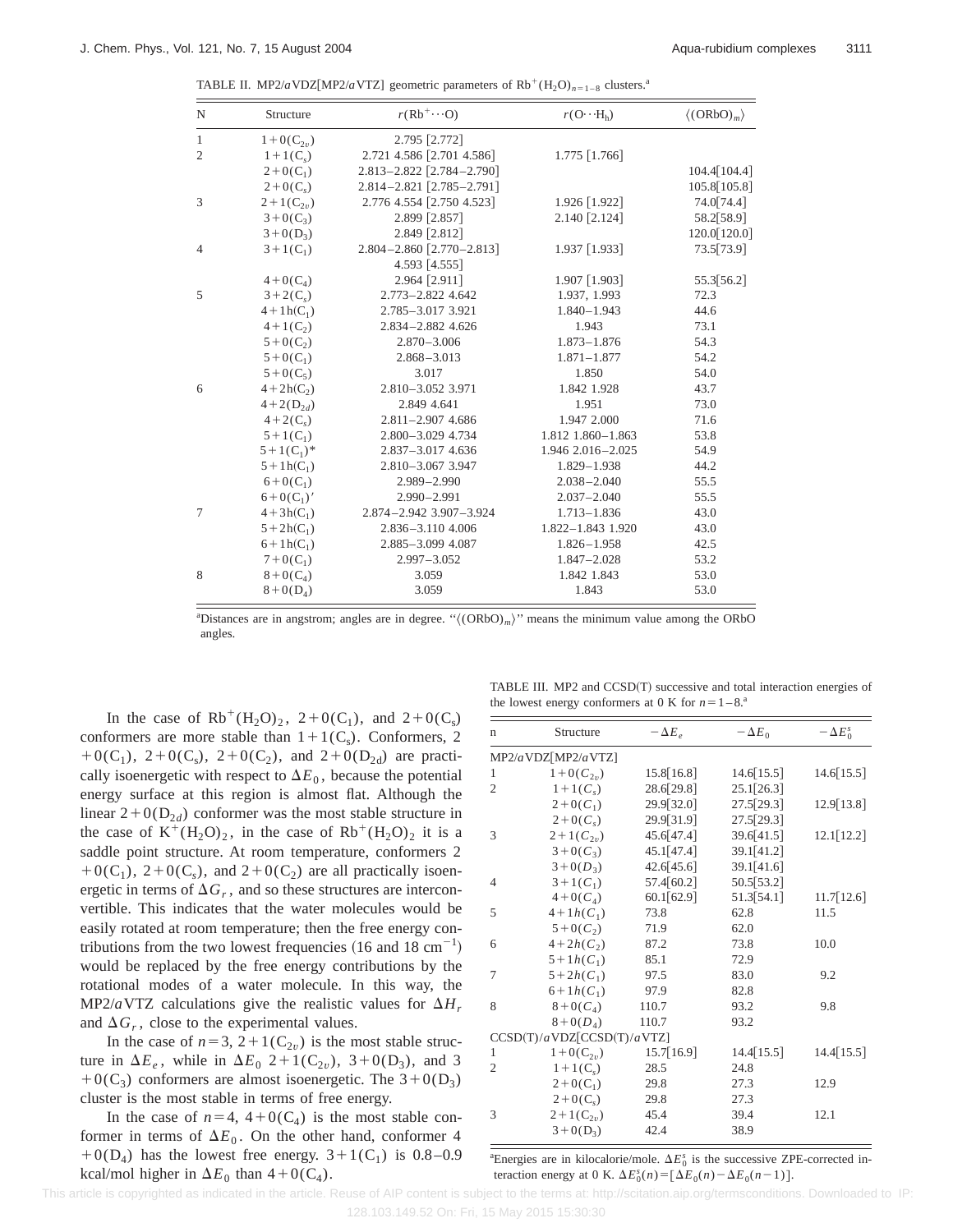TABLE IV. Binding enthalpies and free energies for the most stable clusters in either  $\Delta E_0$  or  $\Delta G_r$  for  $n=1-6$ .<sup>a</sup>

| 16.2(10.2)<br>15.1(9.1)<br>16.2(10.2)<br>14.2(8.3)<br>15.2(9.3)<br>$1+0(C_{2n})$  | 15.9(9.6)<br>29.5(16.6) |
|-----------------------------------------------------------------------------------|-------------------------|
|                                                                                   |                         |
| $29.9(17.0)^{b}$<br>28.0(17.8)<br>28.3(16.1)<br>$2+0(C_1)$<br>$26.4(15.1)_{-1}$   |                         |
| 28.0(17.4)<br>29.9(16.5)<br>28.9(14.8)<br>$2+0(C_s)$<br>$26.4(15.0)_{-1}$         |                         |
| 27.5(14.3)<br>24.8(11.5)<br>26.4(13.1)<br>26.0(13.0)<br>$1 + 1(C_s)$              |                         |
| $42.1(22.6)$ <sup>c</sup><br>$3+0(D_3)$<br>$39.9(21.7)_{-1}$<br>$36.7(19.0)_{-1}$ | 41.7(21.6)              |
| 37.8(14.5)<br>41.5(18.0)<br>43.3(19.8)<br>$2+1(C_{2n})$                           |                         |
| 35.5(11.8)<br>41.1(17.0)<br>43.3(19.6)<br>$3+0(C_3)$                              |                         |
| 44.8(19.6)<br>$49.8(27.0)_{-2}$<br>$53.4(26.5)_{-2}$<br>$4+0(D_4)$                | 52.9(25.4)              |
| 47.3(18.9)<br>52.0(24.7)<br>$54.8(25.0)^{\circ}$<br>$3+1(C_1)$                    |                         |
| 47.3(13.1)<br>54.3(19.9)<br>57.1(22.2)<br>$4+0(C_4)$                              |                         |
| 55.6(21.6)<br>61.3(28.6)<br>$4+1(C_2)$                                            | 63.4(28.2)              |
| 64.6(27.0)<br>$5 + 0(C_2)$<br>57.0(17.7)                                          |                         |
| 58.1(15.5)<br>$4 + 1h(C_1)$<br>66.3(23.5)                                         |                         |
| $3+2(C_s)$<br>56.9(17.6)<br>63.3(23.5)                                            |                         |
| $5+0(C_5)$<br>56.4(14.4)<br>64.2(21.4)                                            |                         |
| $5 + 1h(C_1)$<br>64.9(20.6)<br>76.1(28.4)                                         |                         |
| 65.8(19.7)<br>$5+1(C_1)$<br>73.9(28.2)                                            |                         |
| 65.9(19.2)<br>$73.7(26.2)_{-1}$<br>$4+2(D_{2d})$                                  |                         |
| 77.8(25.6)<br>$4 + 2h(C_2)$<br>68.3(16.3)                                         |                         |

<sup>a</sup>The binding free energies  $(-\Delta G_r)$  are given in parentheses. The negative value in subscripts indicates the number of imaginary frequencies, for which the vibrational entropy was replaced by the rotational entropy. The experimental values are taken from Ref. 5b. The free energies would not be reliable for  $n \ge 5$ .

<sup>b</sup>The vibrational entropy contributions by the two lowest frequency modes (16 and 18 cm<sup>-1</sup>) are replaced by the rotational entropy contributions by each water molecule.

<sup>c</sup>The frequencies less than 10 cm<sup>-1</sup> have also been replaced by the rotational entropy of a water molecule.

## 2. Low-lying energy structures of  $Rb^{+}(H_{2}O)_{n=5-8}$

In the case of  $Rb^+(H_2O)_5$  clusters, we investigated six different complexes. At the MP2/*a*VDZ level,  $4+1h(C_1)$  is the most stable conformer in  $\Delta E_0$ , while  $4+1(C_2)$  conformer is the most stable in  $\Delta G_r$ . The conformer 4  $1/h(C_1)$  consists of a cyclic water tetramer and one water molecule (located between the first and second hydration



FIG. 2. MP2/*a*VDZ predicted IR spectra of the exponentially scaled -OH stretching frequencies. The IR intensities (*Ir*) for the scaled frequencies are plotted in terms of  $(I_{\gamma} \exp(\{-|\nu - \nu_i|/\Delta \nu\})^{1/2}$  where  $\Delta \nu = 1$  cm<sup>-1</sup>.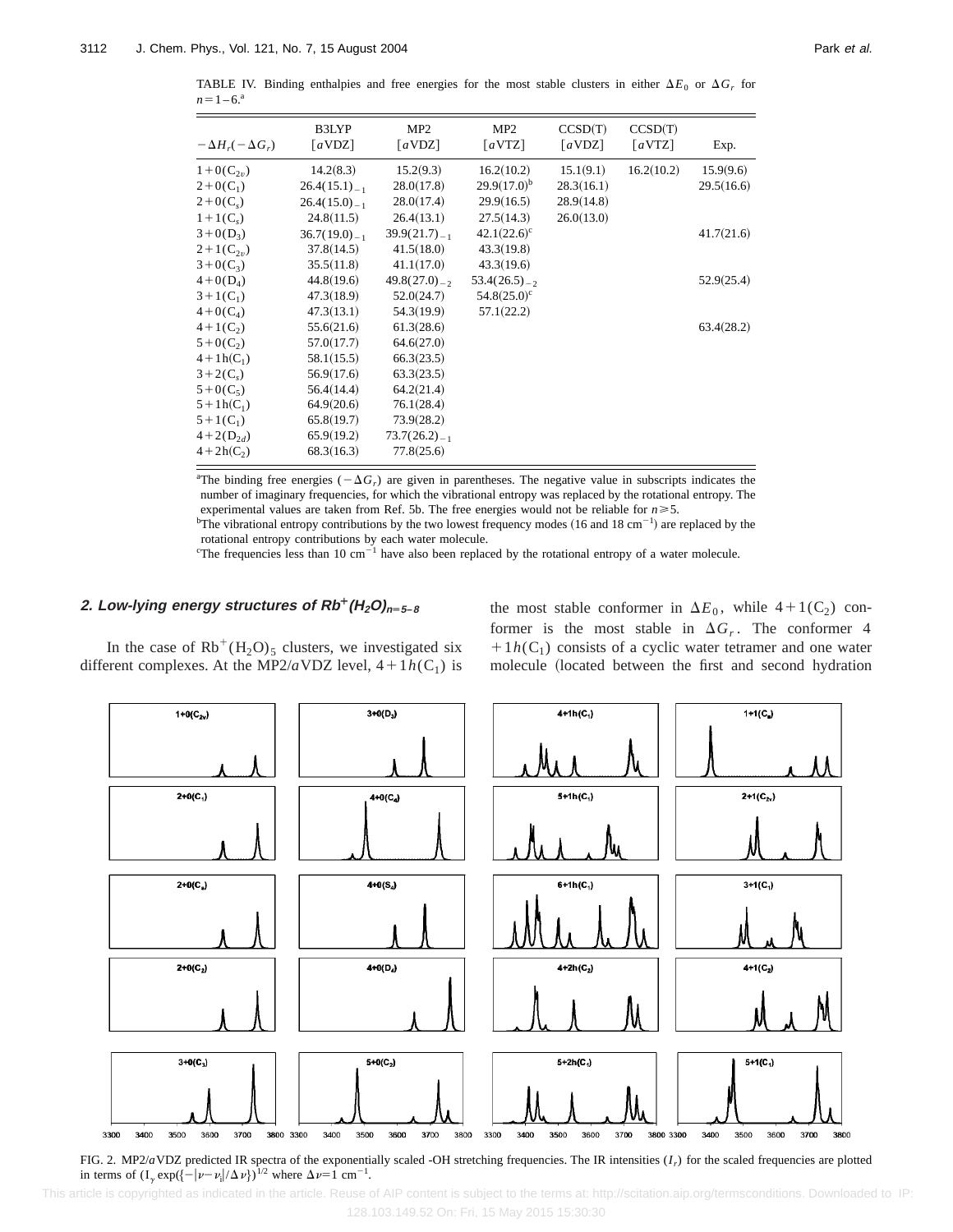| TABLE V. MP2/aVDZ scaled frequencies $v_i^s$ (cm <sup>-1</sup> ) and the IR intensities in subscripts (10 km/mol). <sup>3</sup> |  |
|---------------------------------------------------------------------------------------------------------------------------------|--|
|---------------------------------------------------------------------------------------------------------------------------------|--|

| aVDZ            | $v_3$                                                                                                                               | $v_1$                                                                                                                             |
|-----------------|-------------------------------------------------------------------------------------------------------------------------------------|-----------------------------------------------------------------------------------------------------------------------------------|
| $1 + O(C_{2v})$ | $3741_{13}$                                                                                                                         | $3640_4$                                                                                                                          |
| $1+1(C_s)$      | 3757 <sub>12</sub> 3722 <sub>12</sub>                                                                                               | $3646_33405_{74}$                                                                                                                 |
| $2+0(C_1)$      | $3748_{12} 3747_{12}$                                                                                                               | 3644 <sub>4</sub> 3642 <sub>4</sub>                                                                                               |
| $2+0(C_s)$      | 3748 <sub>12</sub> 3747 <sub>12</sub>                                                                                               | $3644_43642_4$                                                                                                                    |
| $2+0(C_2)$      | $3747_9$ $3747_{15}$                                                                                                                | 3643, 3643,                                                                                                                       |
| $2+1(C_{2v})$   | $3737_{13} 3730_5 3727_{26}$                                                                                                        | $3630_1 3547_{53} 3525_{17}$                                                                                                      |
| $3+0(C_3)$      | $3734_1 3733_{25}(e)$                                                                                                               | $3597_9(e) 3574_4$                                                                                                                |
| $3+0(D_3)$      | $3751_{10}(e) 3751_{15}$                                                                                                            | $3646_0 3645_5$ (e)                                                                                                               |
| $4+0(C_4)$      | 3724, 3722 <sub>32</sub> (e) 3721 <sub>0</sub>                                                                                      | $3522_0 3501_{56}(e) 3460_2$                                                                                                      |
| $4+0(D_4)$      | $3756_0 3756_{12}(e) 3756_{18}$                                                                                                     | $3648_0$ $3647_0$ $3647_{11}(e)$                                                                                                  |
| $4+0(S_4)$      | $3755_{15}$ 3755 <sub>0</sub> 3755 <sub>15</sub> (e)                                                                                | $3647_0$ 3647 <sub>4</sub> (e) 3647 <sub>4</sub>                                                                                  |
| $3+1(C_1)$      | $3754_{11}$ $3741_{13}$ $3734_5$ $3730_{25}$                                                                                        | $3647_33632_13556_{50}3536_{16}$                                                                                                  |
| $3+2(C_s)$      | $3745_{24}$ $3745_{0}$ $3734_{5}$ $3734_{21}$ $3674_{50}$                                                                           | $3635_2$ 3631 <sub>13</sub> 3566 <sub>30</sub> 3542 <sub>0</sub> 3541 <sub>43</sub>                                               |
| $4+1h(C_1)$     | 3738 <sub>15</sub> 3723 <sub>15</sub> 3717 <sub>14</sub> 3716 <sub>22</sub> 3713 <sub>10</sub>                                      | 3547 <sub>29</sub> 3492 <sub>16</sub> 3462 <sub>50</sub> 3446 <sub>70</sub> 3398 <sub>10</sub>                                    |
| $4+1(C_2)$      | 3757 <sub>9</sub> 3757 <sub>12</sub> 3743 <sub>13</sub> 3737 <sub>6</sub> 3733 <sub>23</sub>                                        | 3649 <sub>2</sub> 3649 <sub>4</sub> 3634 <sub>1</sub> 3563 <sub>47</sub> 3544 <sub>15</sub>                                       |
| $5 + 0(C_5)$    | $3723_1 3721_{38}(e) 3719_0(e)$                                                                                                     | $3495_0$ (e) $3463_{100}$ (e) $3422_2$                                                                                            |
| $5+0(C_2)$      | 3754 <sub>11</sub> 3727 <sub>2</sub> 3725 <sub>26</sub> 3725 <sub>29</sub> 3723 <sub>0</sub>                                        | 3648, 3501 <sub>0</sub> 3478 <sub>66</sub> 3477 <sub>67</sub> 3430 <sub>2</sub>                                                   |
| $4 + 2h(C_2)$   | $3739_{17}$ $3738_{13}$ $3717_{17}$ $3716_{15}$ $3711_{27}$ $3711_{37}$                                                             | $3545_{57}$ $3543_1$ $3459_3$ $3434_{61}$ $3428_{100}$ $3373_1$                                                                   |
| $4+2(D_{2d})$   | $3745_{13}(e)$ $3739_{12}3739_0$ $3735_{23}(e)$                                                                                     | $36352(e) 35680 356791 355015(e)$                                                                                                 |
| $4+2(C_s)$      | $3759_{11}$ $3748_{24}$ $3748_0$ $3737_5$ $3737_{20}$ $3680_{50}$                                                                   | $3650_2$ , $3637_2$ , $3634_{10}$ , $3572_{28}$ , $3548_0$ , $3548_{42}$                                                          |
| $5+1(C_1)$      | 3764 <sub>11</sub> 3730 <sub>12</sub> 3727 <sub>3</sub> 3725 <sub>28</sub> 3725 <sub>27</sub> 3724 <sub>0</sub>                     | 3651 <sub>2</sub> 3494 <sub>0</sub> 3471 <sub>72</sub> 3469 <sub>75</sub> 3457 <sub>56</sub> 3419 <sub>2</sub>                    |
| $5+1(C_1)^*$    | 3764 <sub>11</sub> 3730 <sub>12</sub> 3727 <sub>3</sub> 3726 <sub>28</sub> 3726 <sub>27</sub> 3724 <sub>0</sub>                     | $3650_2$ , $3494_0$ , $3470_7$ , $3469_7$ , $3457_{56}$ , $3420_2$                                                                |
| $5 + 1h(C_1)$   | $3756_{11}$ $3740_{14}$ $3725_{14}$ $3721_{15}$ $3719_{18}$ $3716_{12}$                                                             | 3648, 3545 <sub>30</sub> 3477 <sub>13</sub> 3447 <sub>13</sub> 3437 <sub>73</sub> 3382 <sub>9</sub>                               |
| $6 + 0(C_1)$    | 3736 <sub>0</sub> 3736 <sub>3</sub> 3735 <sub>41</sub> 3735 <sub>42</sub> 3734 <sub>2</sub> 3734 <sub>3</sub>                       | $3572_{32}$ $3572_{30}$ $3571_3$ $3571_2$ $3540_0$ $3540_5$                                                                       |
| $5 + 2h(C_1)$   | 3759 <sub>10</sub> 3740 <sub>15</sub> 3740 <sub>12</sub> 3718 <sub>12</sub> 3717 <sub>14</sub> 3714 <sub>26</sub> 3713 <sub>4</sub> | $3650_3 3543_{60} 3541_0 3456_3 3438_{72} 3411_{95} 3363_0$                                                                       |
| $6+1h(C_1)$     | 3756 <sub>11</sub> 3728 <sub>14</sub> 3725 <sub>14</sub> 3719 <sub>16</sub> 3717 <sub>13</sub> 3715 <sub>12</sub> 3649 <sub>3</sub> | $3624_{53}3532_73498_{27}3441_{26}3433_{71}3404_{67}3366_{21}$                                                                    |
| $7 + 0(C_1)$    | $3735, 3734, 3734, 3728, 3726, 3726, 3725,$                                                                                         | 3569 <sub>18</sub> 3568 <sub>18</sub> 3536 <sub>2</sub> 3484 <sub>0</sub> 3459 <sub>74</sub> 3459 <sub>74</sub> 3406 <sub>2</sub> |
| $8 + 0(D_4)$    | $3731_0 3730_6 3729_{53}(e)3729_0(e)3729_03728_0$                                                                                   | $3481_0$ , $3480_0$ , $3457_{150}(e)$ , $3453_0(e)$ , $3401_0$ , $3401_0$                                                         |
| a VTZ           | $v_3$                                                                                                                               | $\nu_1$                                                                                                                           |
| $1 + O(C_{2v})$ | $3748_{14}$                                                                                                                         | $3656_5$                                                                                                                          |
| $1+1(C_s)$      | $3765_{13}3731_{12}$                                                                                                                | 3661 <sub>3</sub> 3412 <sub>78</sub>                                                                                              |
| $2+0(C_1)$      | 3754 <sub>13</sub> 3752 <sub>13</sub>                                                                                               | $3659_43657_5$                                                                                                                    |
| $2+1(C_{2v})$   | $3745_{14} 3739_5 3736_{27}$                                                                                                        | $3646_1 3559_{57} 3537_{18}$                                                                                                      |
| $3+0(D_3)$      | $3756_{13}(e) 3756_{12}$                                                                                                            | $3660_0 3659_6$ (e)                                                                                                               |
| $3+0(C_3)$      | $3736_1 3735_{26}(e)$                                                                                                               | $3608_{10}(e) 3584_{18}$                                                                                                          |
| $3+1(C_1)$      | $3762_{12}$ , $3748_{14}$ , $3742_{5}$ , $3739_{26}$                                                                                | $3664_4$ 3648 <sub>1</sub> 3569 <sub>53</sub> 3549 <sub>16</sub>                                                                  |
| $4+0(C_4)$      | $3730_2$ , $3728_{33}$ (e) $3726_0$                                                                                                 | $3536_1 3514_{58}(e)3471_2$                                                                                                       |
| $4+0(D_4)$      | 3762 <sub>0</sub> 3762 <sub>13</sub> (e) 3762 <sub>20</sub>                                                                         | $3663_0 3663_7$ (e) $3663_0$                                                                                                      |

<sup>a</sup>The scaling factor  $\alpha=10^{-5}$  was used. "(e)" denotes the doubly degenerate vibrational mode.

shells) which forms a partial hydrogen bond with the tetramer.  $5+0(C_2)$  and  $5+0(C_1)$  conformers have almost the same binding energy and the same thermodynamic quantities, but they are slightly less stable in  $\Delta E_0$  than 4  $1/h(C_1)$ , and slightly less stable in  $\Delta G_r$  than  $4+1(C_2)$ .

In the case of  $Rb^+(H_2O)_6$ , the number of possible conformers is greater in comparison to smaller clusters, because of a large number of possible arrangements among six water molecules.  $4+2h(C_2)$  conformer is the most stable in  $\Delta E_0$ .  $4+2h(C_2)$  has four water molecules in the first hydration shell and two water molecules denoted as half-coordinated. Four hydrogen bonds make a cyclic ring and the remaining two hydrogen bonds are connected in facing the apex of the square cyclic ring (cyclic ring is made of two water molecules in the first hydration shell and the other two are between the first and second hydration shells). In terms of  $\Delta G_r$ ,  $5+1h(C_1)$  is the most stable conformer. This structure is related to the structure of  $4+1h(C_1)$  by adding one nonhydrogen bonded water molecule in the opposite direction of the five hydrogen bonded molecules.

As the number of water molecules increases, the computing time significantly increases in comparison to smaller clusters. Therefore, we investigated only a few conformers for  $Rb^+(H_2O)_{7,8}$ .

In the case of  $Rb^+(H_2O)_7$ ,  $5+2h(C_1)$ , and 6  $1/h(C_1)$  are the most stable conformers in terms of  $\Delta E_0$ among five different structures.  $5+2h(C_1)$  is made by adding one water molecule to the  $4+2h(C_2)$  conformer.

In the case of  $n=8$ , two conformers have been investigated  $[8+0(C_4)$  and  $8+0(D_4)]$  because of the reasons mentioned above.  $8+0(C_4)$  and  $8+0(D_4)$  have almost the same stability in terms of  $\Delta E_0$ ,  $\Delta H_r$ , and  $\Delta G_r$ . Their structures differ only in the helicity of the hydrogen bonds of the two tetramers.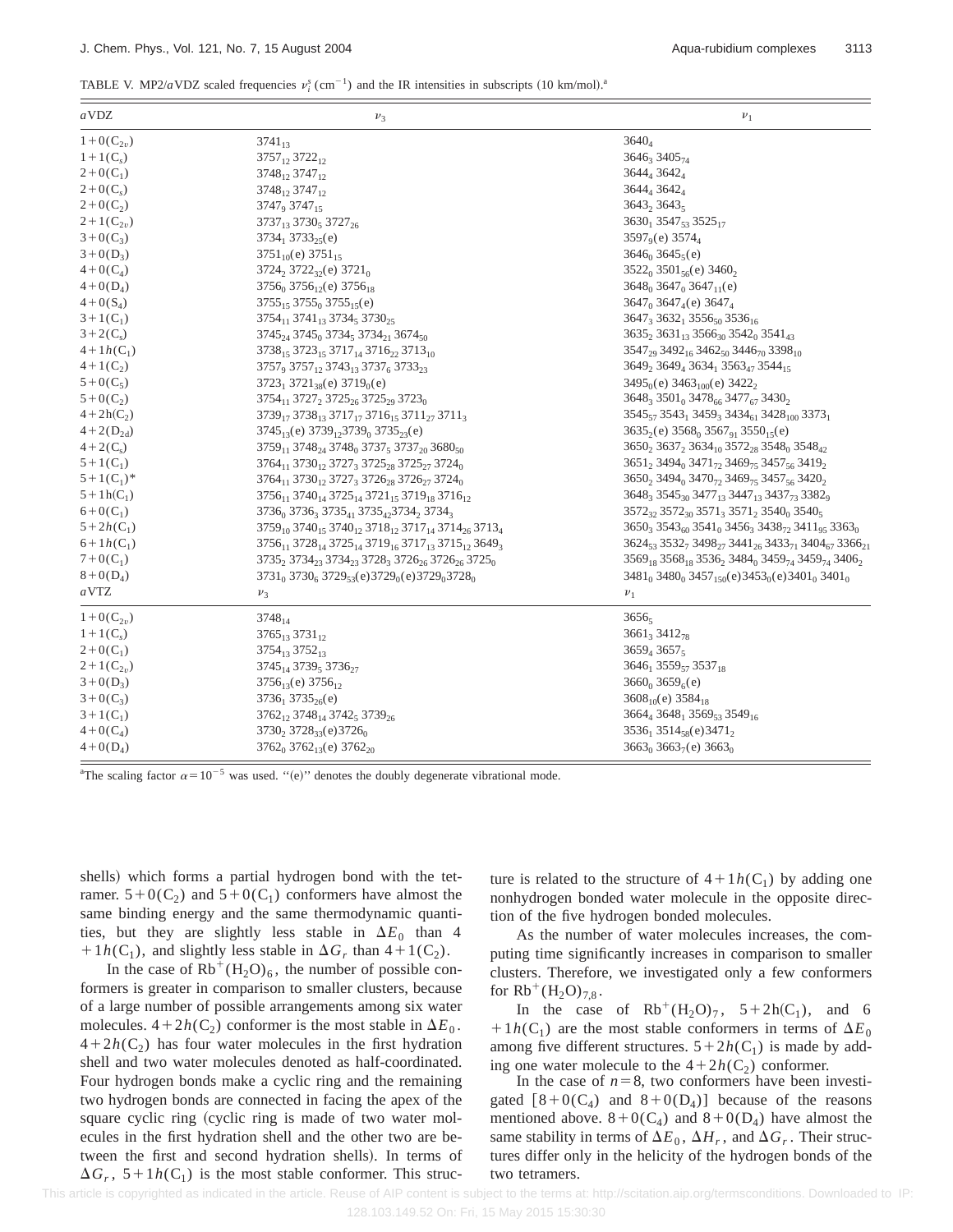TABLE VI. MP2/*a* VDZ harmonic ( $\omega_h$ ), scaled ( $\omega_s$ ), and anharmonic ( $\omega_a$ ) vibrational -OH stretching frequencies  $(cm^{-1})$  for selected  $Rb^+(H_2O)_{n=1,3}$ clusters, and MP2/*a*VTZ, CCSD(T)/*aVDZ* and CCSD(T)/*aVTZ* harmonic  $(\omega_h)$  frequencies for Rb<sup>+</sup>(H<sub>2</sub>O)<sub>1-2</sub> clusters.

| MP2/aVDZ        |                  | $v_3$          | $\nu_1$        |
|-----------------|------------------|----------------|----------------|
| $1+0(C_{2v})$   | $\omega_h$       | 3890           | 3780           |
|                 | $\omega_{\rm c}$ | 3741           | 3640           |
|                 | $\omega_a$       | 3692           | 3595           |
| $1+1(C_s)$      | $\omega_h$       | 3907 3869      | 3787 3527      |
|                 | $\omega_{s}$     | 3757 3722      | 3646 3405      |
|                 | $\omega_a$       | 3713 3674      | 3605 3343      |
| $2+0(C_1)$      | $\omega_h$       | 3897 3896      | 3785 3783      |
|                 | $\omega_{s}$     | 3748 3747      | 3644 3642      |
|                 | $\omega_a$       | 3701 3703      | 3602 3604      |
| $2+0(C_s)$      | $\omega_h$       | 3898 3896      | 3785 3783      |
|                 | $\omega_{\rm c}$ | 3749 3747      | 3644 3642      |
|                 | $\omega_a$       | 3702 3702      | 3603 3604      |
| $2+1(C_{2v})$   | $\omega_h$       | 3886 3878 3874 | 3770 3680 3657 |
|                 | $\omega_{\rm c}$ | 3737 3730 3727 | 3630 3547 3525 |
|                 | $\omega_a$       | 3688 3684 3679 | 3584 3499 3482 |
| $3+0(C_3)$      | $\omega_h$       | 3882 3881(e)   | 3734(e) 3710   |
|                 | $\omega_{\rm c}$ | 3734 3733(e)   | 3597(e) 3574   |
|                 | $\omega_a$       | 3685 3688(e)   | 3559(e) 3542   |
| MP2/aVTZ        |                  |                |                |
| $1+0(C_{2n})$   | $\omega_h$       | 3898           | 3797           |
| $2+0(C_1)$      | $\omega_h$       | 3904 3902      | 3801 3800      |
| CCSD(T)/aVDZ    |                  |                |                |
| $1 + O(C_{2n})$ | $\omega_h$       | 3871           | 3777           |
| $2+0(C_1)$      | $\omega_h$       | 3878 3877      | 3781 3780      |
| CCSD(T)/a VTZ   |                  |                |                |
| $1 + O(C_{2n})$ | $\omega_h$       | 3879           | 3794           |

## **3. Thermodynamic quantities of**  $Rb^{+}(H_{2}O)_{n=1-8}$

The most stable structures for  $n=1-8$  in  $\Delta E_0$  are 1<br>+0(C<sub>2n</sub>), 2+0(C<sub>1</sub>)/2+0(C<sub>2</sub>)/2+0(C<sub>2</sub>), 3+0(D<sub>3</sub>)/2  $2+0(C_1)/2+0(C_s)/2+0(C_2)$ ,  $3+0(D_3)/2$  $+1(C_{2v})/3+0(C_3)$ ,  $4+0(C_4)$ ,  $4+1h(C_1)$ ,  $4+2h(C_2)$ , 5  $1+2h(C_2)/6+1h(C_1)$ , and  $8+0(C_4)/8+0(D_4)$ . The most stable structures for  $n=1-6$  in  $\Delta G_r$  (room temperature, 1) atm) are  $1+0(C_{2v})$ ,  $2+0(C_1)/2+0(C_s)/2+0(C_2)$ , 3 +0(D<sub>3</sub>), 4+0(D<sub>4</sub>), 4+1(C<sub>2</sub>), and 5+1*h*(C<sub>1</sub>)/5+1(C<sub>1</sub>). The MP2/*a*VDZ free energies for  $n=1-5$   $[1+0(C_{2v}),2]$  $+0(C_1)$ ,3+0(D<sub>3</sub>),4+0(D<sub>4</sub>),4+1(C<sub>2</sub>)] are -9.3, -17.8,  $-21.7$ ,  $-27.0$ , and  $-28.6$  kcal/mol in good agreement with Kebarle's experimental free energies  $(-9.6, -16.6, -21.6,$  $-25.4$ , and  $-28.2$  kcal/mol), and these MP2/*a*VDZ enthalpies are  $-15.2$ ,  $-28.0$ ,  $-39.9$ ,  $-49.8$ , and  $-61.3$  kcal/mol, which seem to be in good agreement with Kebarle's experimental enthalpies  $(-15.9, -29.5, -41.7, -52.9, \text{ and } -63.4)$ kcal/mol). At the MP2/ $a$ VTZ level, the free energies for  $n$  $=1-4$  (after few very low frequency modes, if any, were replaced by water rotational modes) are  $-10.2$ ,  $-17.0$ ,  $-22.6$ , and  $-26.5$  kcal/mol, and the corresponding enthalpies are  $-16.2$ ,  $-29.9$ ,  $-42.1$ , and  $-53.4$  kcal/mol, which are in much better agreement with the experimental values than the MP2/ $a$ VDZ results. The CCSD $(T)$  results are very close to the corresponding MP2 values (Table IV).

#### **B. Vibrational frequencies**

Most of the experimental data on vibrational frequencies are based on the observations of the -OH stretching modes. Theoretical prediction of vibrational frequencies and intensities of the -OH stretching modes is very useful for identifying the structures of unknown molecular clusters in experiments.<sup>31</sup> In the small neutral water clusters, the frequency redshifts for hydrogen bonds with the water type of *daa*, *da*, *dda*, and *aa* (where *d*, *a*, *dd*, and *aa* indicate proton-donor, proton-acceptor, double-donor, and doublyacceptor, respectively) are roughly around  $\sim 600$ ,  $\sim 400$ ,  $\sim$ 200, and  $\sim$ 100 cm<sup>-1</sup>, respectively. Such spectral analysis have provided vital tools to identify molecular structures. The MP2 vibrational frequencies of -OH stretch mode are often slightly less redshifted in comparison with the B3LYP values. The IR spectra differentiate various types of hydrogen bonding of water molecules, while similar shifted peaks appear with similar hydration structures. The analysis of the frequency shifts in the -OH stretching mode reveals the presence of larger shifts resulting from the presence of hydrogen bonds. However, the analysis of larger clusters is rendered more complicated by the possibility of several different conformers coexisting. We report scaled -OH stretching IR vibrational spectra of hydrated rubidium cation complexes in Fig. 2 and the details are shown in Table V. Furthermore, Fig. 3 contains scaled -OH stretching IR vibrational spectra calculated at both MP2/*a*VDZ and MP2/*a*VTZ levels. In *ab initio* calculations, high vibrational frequencies tend to be overestimated, while lower frequencies do not show such a trend. Therefore to generate more realistic value, we employed exponentially scaled frequencies:<sup>32</sup>  $v_i^s = v_i e^{-av_i}$ where  $v_i^s$  and  $v_i$  are scaled and unscaled frequencies with



respectively.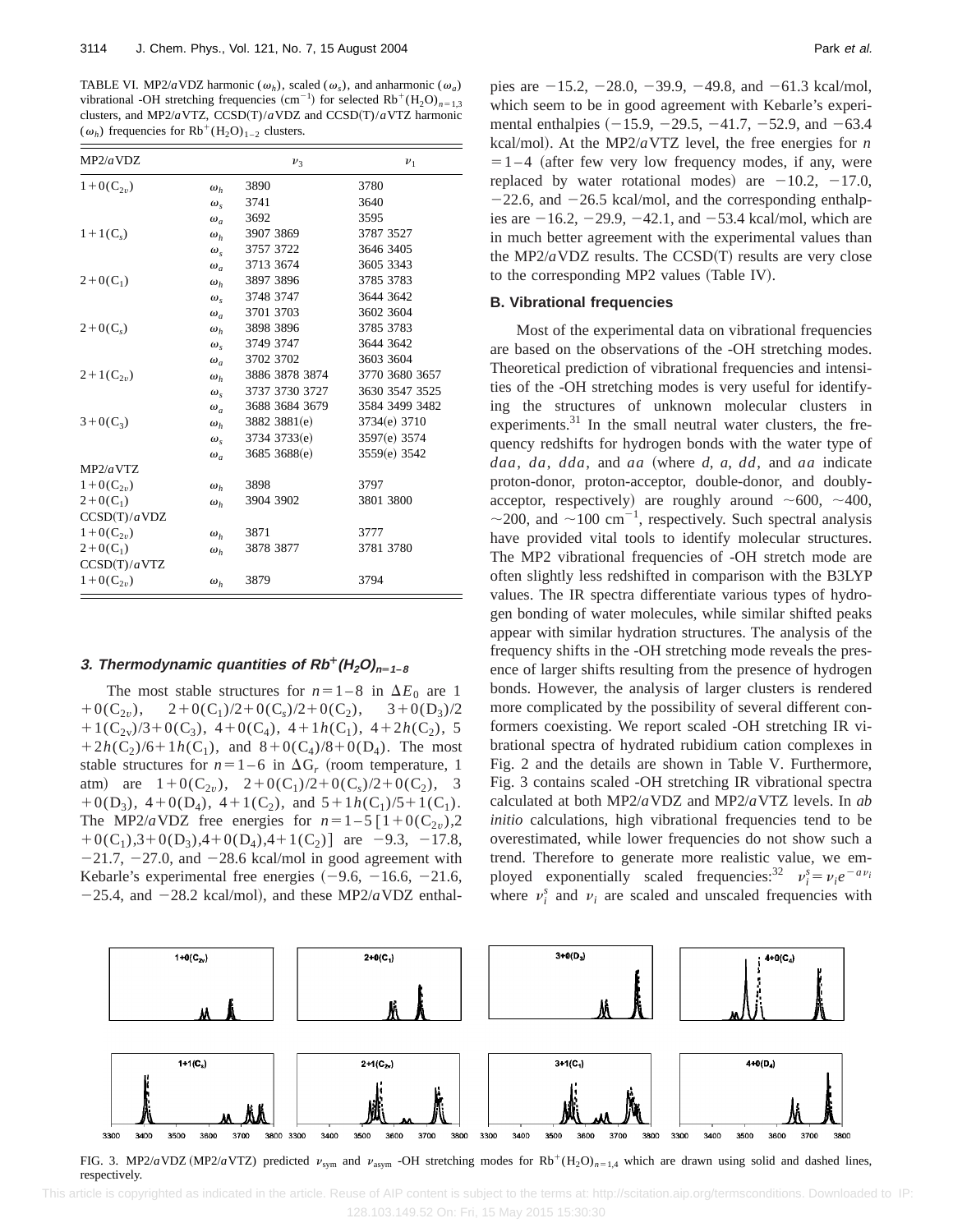

FIG. 4. MP2/*a*VDZ-predicted harmonic and anharmonic IR spectra of -OH stretching frequencies, which are drawn using solid and dashed lines, respectively.

respect to the vibrational mode *i*. The exponent  $\alpha$  ( $\alpha$  $=10^{-5}$ ) which is a single parameter was chosen so that water harmonic frequencies may best fit the experimental raw frequencies which include anharmonicity. Consequently, lower frequencies were slightly less scaled down. We also calculated anharmonic vibrational frequencies for selected  $Rb^+(H_2O)_{1-3}$  clusters (Fig. 4, Table VI). While harmonic vibrational frequencies tend to be overestimated unless scaled, anharmonic vibrational frequencies seem to be slightly underestimated.

#### **IV. CONCLUDING REMARKS**

The structure, energetics, and spectra of  $Rb^+(H_2O)_n(n)$  $=1-8$ ) have been studied. The hydrated Rb<sup>+</sup> conformers have more diverse structures in comparison with smaller alkali metal ion-water clusters. This is because of the weaker water-cation interaction, larger polarizability of the ion, and stronger water-water interactions. Therefore, we examined various conformers which were not studied in the case of smaller alkali-metal complexes. The rubidium cation-water clusters for  $n=1-4$  show remarkably different structures compared to our previous studies on smaller alkali cationwater complexes. In the case of dihydrated smaller alkali metal-water clusters, the  $2+0(D_{2d})$  conformer is the most stable in  $\Delta E_0$ . On the other hand, for  $Rb^+(H_2O)_2$  clusters  $2+0(C_1)/2+0(C_s)/2+0(C_2)$  conformers are practically isoenergetic in  $\Delta E_0$ , and  $2+0(D_{2d})$  is slightly less stable. In the case of  $Rb^+(H_2O)$ <sub>3</sub> complexes  $2+1(C_{2\nu})$  conformer is the most stable in  $\Delta E_0$ , while for smaller alkali metal-water clusters  $3+0(D_3)$  structure is the most stable. For  $Rb^+(H_2O)_4$  complexes, the 4+0(C<sub>4</sub>) conformer is the most stable in  $\Delta E_0$ . For smaller alkali metal ions 4  $+0(S_4)$  (Li<sup>+</sup>,Na<sup>+</sup>) and 3+1(C<sub>2</sub>) (K<sup>+</sup>) conformers are the most stable in  $\Delta E_0$ . In the case of smaller cations the contribution of dispersion energies is almost negligible. However, the contribution of dispersion energies to the total interaction energy gradually increases as the size of the alkali metal changes from  $Li^+$  to  $Rb^+$ . The role of electron correlation in describing the interactions of the larger cations can readily be noted from increase in the magnitude of dispersion energies. It is also illustrative to examine the nature of binding of the second water molecule to the alkali metal ionwater monomer complex. Important differences emerge in the magnitude of the individual interaction energy components. Although the electrostatic, induction, and repulsive exchange decrease, one can observe a small increase in the magnitude of the dispersion energy for larger metal ions. We believe that the conformational preference is due to the enhanced electrostatic and dispersion energies. The magnitude of -OH redshifts increase with the size of the alkali-metal ion. This is very much unlike the interactions of solvated anions, wherein the more strongly bound anions induce much larger red shifts. The significantly larger redshifts observed in clusters containing the larger cations can also be attributed to the formation of water-water hydrogen bonds. One can readily note that the vibrational spectra give a lot of insight into the structure of the cation-water cluster. Thus, though an intermolecular water-water hydrogen bond appears in clusters  $(n>4)$  for Li<sup>+</sup>, Na<sup>+</sup>, and K<sup>+</sup>, it emerges much sooner for  $Rb^+$ . Finally, our predicted thermodynamic quantities are found to be in good agreement with Kebarle's experimental results.

### **ACKNOWLEDGMENTS**

This work was supported by the Creative Research Initiative Project of Korea Institute of Science and Technology Evaluation and Planning. Partial support was also obtained from the Brain Korea 21 program of the Korean Ministry of Education.

- $1$ (a) *Comprenhensive Coordination Chemistry*, edited by S. G. Wilkinson, R. D. Gillard, and J. A. McCleverty (Pergamon, Oxford, 1987), Vols 1-7; ~b! *Cation Binding by Macromolecules*, edited by Y. Inoue and G. W. Gokel (Marel Dekker, New York, 1990); (c) A. K. Katz, J. P. Glusker, S. A. Beebe, and C. W. Bock, J. Am. Chem. Soc. 118, 5752 (1996); (d) M. T. Rodgers and P. B. Armentrout, J. Phys. Chem. A 101, 1238 (1997); (e) F. Jensen, J. Am. Chem. Soc. 114, 9533 (1992); (f) D. R. Garmer and M. Krauss, *ibid.* 114, 6487 (1992).
- $2$ (a) K. S. Oh, C.-W. Lee, H. S. Choi, S. J. Lee, and K. S. Kim, Org. Lett. **2**, 2679 (2000); (b) H. Ihm, S. Yun, H. G. Kim, J. K. Kim, and K. S. Kim, *ibid.* 4, 2897 (2002); (c) S. K. Kim, N. J. Singh, S. J. Kim, H. G. Kim, J. K. Kim, J. W. Lee, K. S. Kim, and J. Yoon, *ibid.* 5, 2083 (2003); (d) S. Yun, Y.-O. Kim, D. Kim, H. G. Kim, H. Ihm, J. K. Kim, C.-W. Lee, W. J. Lee, J. Yoon, K. S. Oh, J. Yoon, S.-M. Park, and K. S. Kim, *ibid.* **5**, 471 (2003); (e) S. Yun, H. Ihm, H. G. Kim, C.-W. Lee, B. Indrajit, K. S. Oh, Y. J. Gong, J. W. Lee, J. Yoon, H. C. Lee, and K. S. Kim, J. Org. Chem. **68**, 2467 (2003); H. S. Choi, S. B. Suh, S. J. Cho, and K. S. Kim, Proc. Natl. Acad. Sci. U.S.A. 95, 12094 (1998); S. J. Cho, H. S. Hwang, J. M. Park, K. S. Oh, and K. S. Kim, J. Am. Chem. Soc. 118, 485 (1996); S. B. Suh, C. Cui, H. S. Son, J. S. U. Y. Won, and K. S. Kim, J. Phys. Chem. **106**, 2061 (2002).
- <sup>3</sup> J. M. Lisy, Int. Rev. Phys. Chem. **16**, 267 (1997).
- $4$ A. W. Castleman, Adv. Gas Phase Ion Chem. 3, 185 (1998).
- $5$ (a) S. K. Searles and P. Kebarle, Can. J. Chem. **47**, 2619 (1969); (b) I. Dzidic and P. Kebarle, J. Phys. Chem. **74**, 1466 (1970); (c) A. T. Blades, P. Jayaweera, M. G. Ikonomou, and P. Kebarle, J. Chem. Phys. **92**, 5900  $(1990)$ ;  $(d)$  A. T. Blades, P. Jayaweera, M. G. Ikonomou, and P. Kebarle, Int. J. Mass Spectrom. Ion Processes 102, 251 (1990); (e) I. V. Hertel, C. Huglin, C. Nitsch, and C. P. Schulz, Phys. Rev. Lett. **67**, 1767 (1991).
- $6$ (a) A. J. Cunningham, J. D. Payzant, and P. Kebarle, J. Am. Chem. Soc. **94**, 7627 (1972); E. P. Grimsrud and P. Kebarle, *ibid.* **95**, 7939 (1973); (b) Y. K. Lau, S. Ikuta, and P. Kebarle, *ibid.* **104**, 1462 (1982).